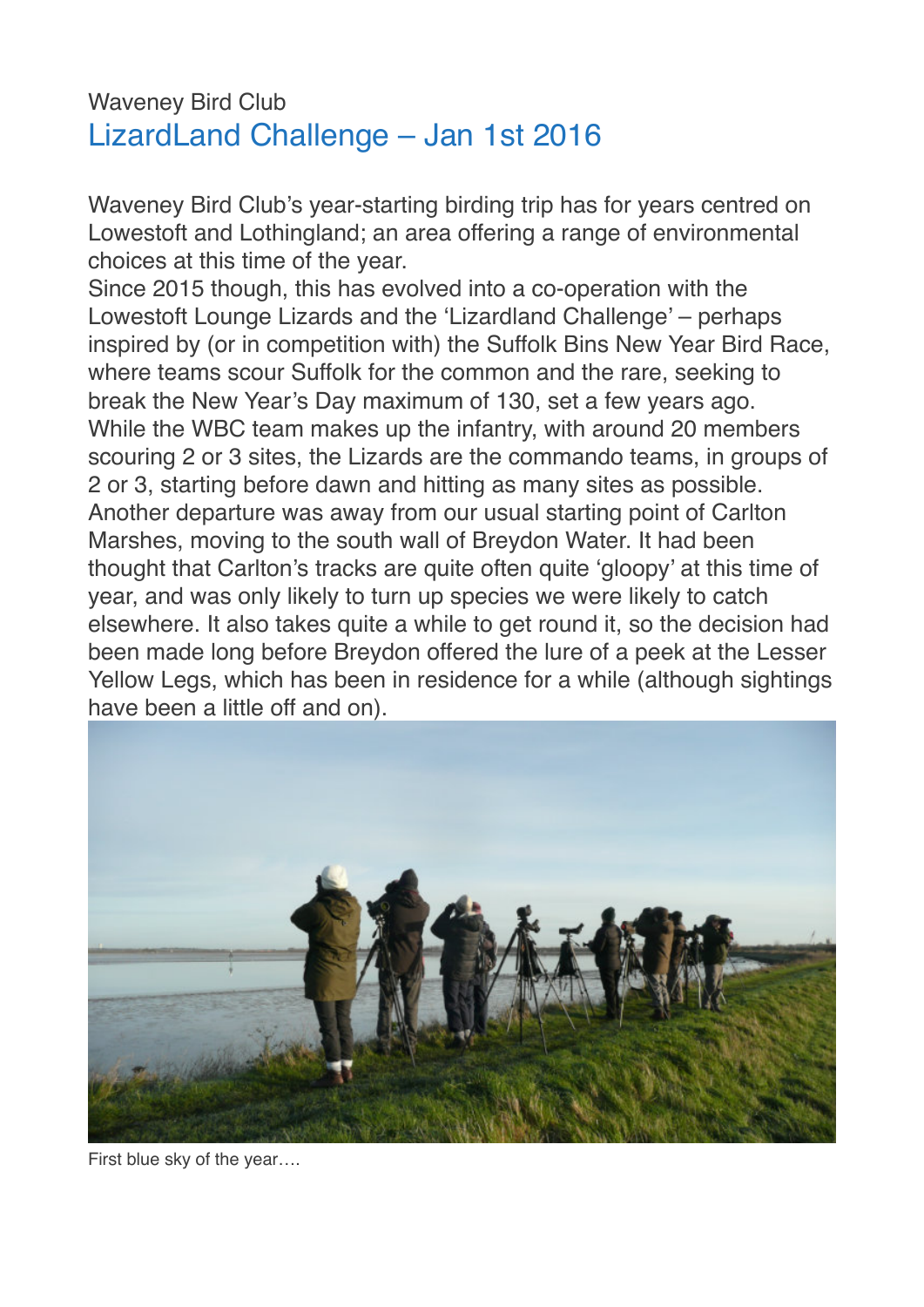So to the morning itself. Winter so far had not been too promising. Most December days had been warmer than the May 2015 equivalents, with the jet stream stuck over the UK and most of England to the south of it, drawing warm, wet air off the Atlantic. Wind, cloud and rain seemed to be a permanent feature.

So, what a surprise on New Year's Day to be scraping ice off the windscreen at 7am, and to drive across to Lowestoft with a spectacular red sunrise slowly taking shape to the east. Could that actually be the sky up there?

By the time we assembled at the rugby club car park, we had a cool, crisp winter morning, with a bit of a southerly blowing up the estuary. Steve Howell was leading today, and had already arrived, to bag a Barn Owl on the adjoining meadow.



The Steves…

So, it was crisp new 2016 notebooks out, and off along the wall. The south side of the estuary is still Suffolk according to the Watsonian boundaries, established to keep wildlife recording consistent in the context of local/county authority territory re-drawing, so the Suffolk listers were up and running.

Breydon can turn up extraordinary numbers of certain bird species. A recce trip a couple of days before had, for instance, established there were 10,000-plus Golden Plover currently in residence.

There were also huge numbers of Lapwing and Wigeon, interspersed with Dunlin, Common and Black-headed Gulls (with several Mediterraneans amongst them), Curlew and smaller numbers of Turnstone, Ringed Plover and Redshank.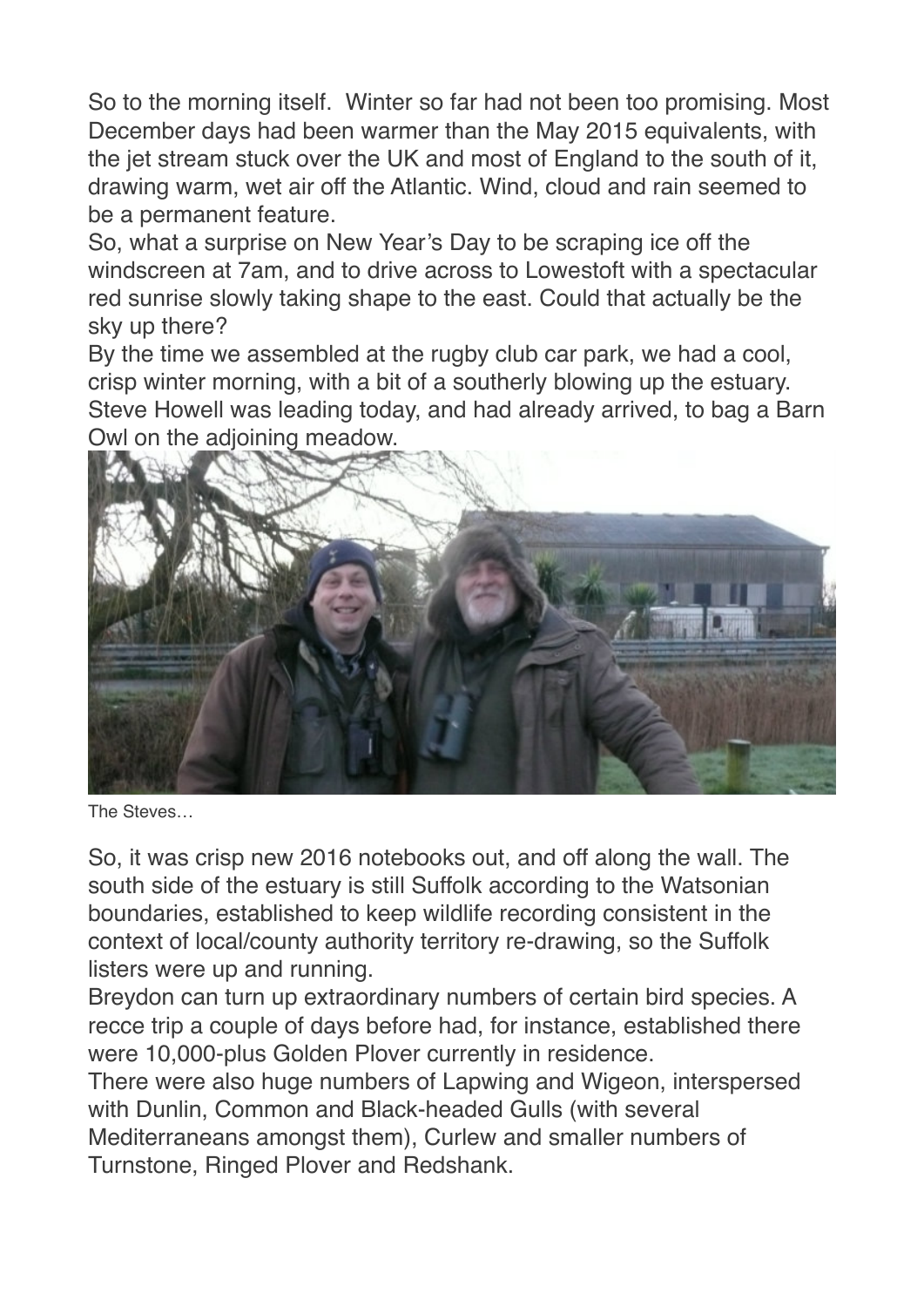

After the Peregrine….

Of course, such an abundance is going to attract raptors. The sight of thousands of birds taking to the air providing a display of black, white, grey and golden wings in order to provide a kaleidoscope of confusion immediately sets the optics scanning for the perpetrator. At first, it was Marsh Harrier but then – Peregrine! In the course of the walk along the wall, the falcon made several passes, usually high above the wheeling flocks of waders, presumably suiting the in-built attack programming. We walked as far as we dared, bearing in mind the time factor and the other sites on the schedule, hoping for a Short-eared Owl on a meadow used for grazing horses, where one had been sat a couple of days before. No owl, but distant skeins of Pink-footed Geese flying north over Great Yarmouth was a bonus, as were the Stonechats, Reed Bunting, Meadow Pipit and Skylark adjacent to the estuary.

Starting from below the Church, we located a couple of Spotted Redshank and a single Knot, but no LYL. There was more chance of that with the larger groups of Redshank up by the castle itself.



Yellow Legs in blue light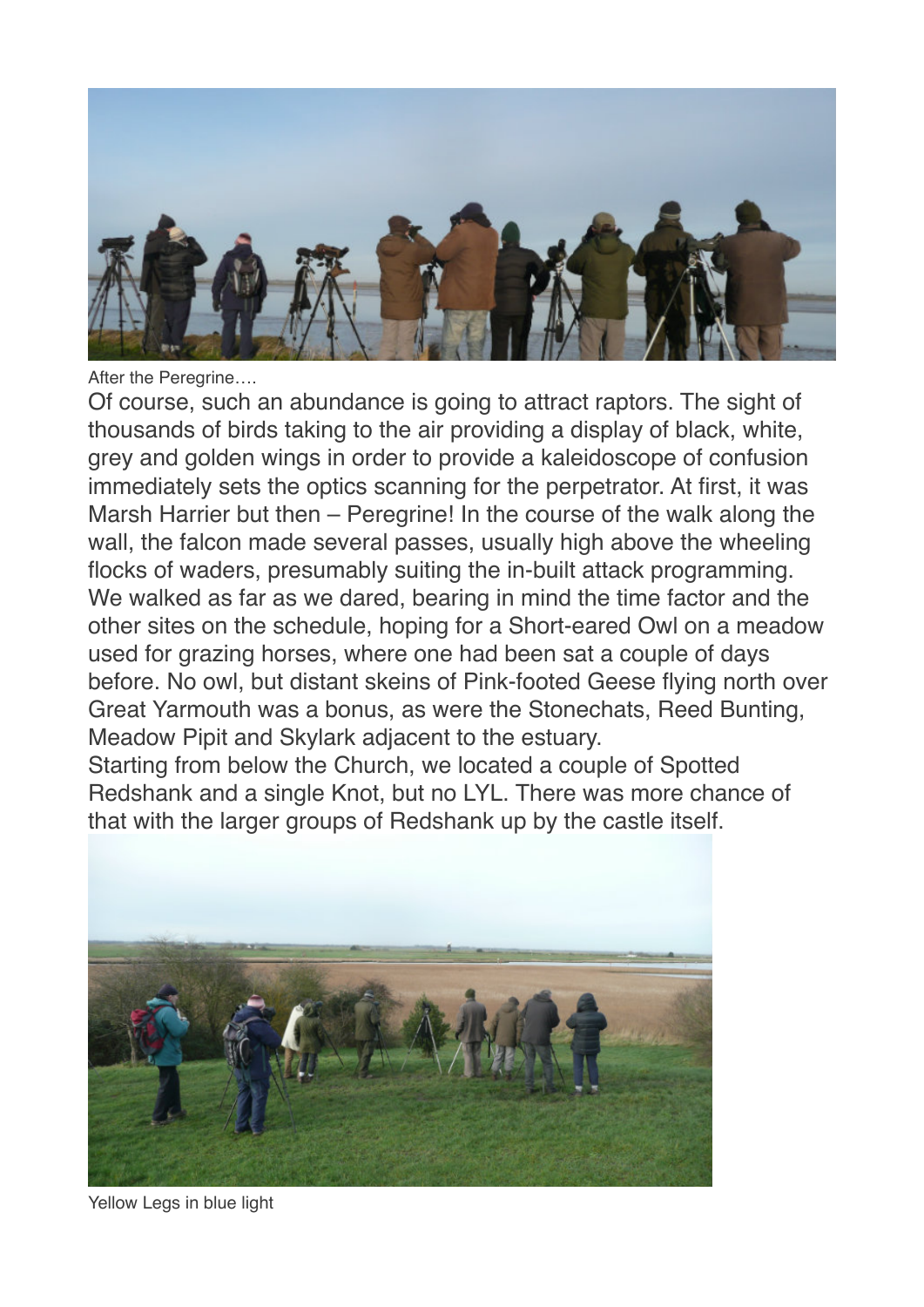A fairly large group were already assembled at the watch point below the castle walls, and a few 'stretch and peek' views were available, but the bird (and associated Redshanks) were moving up river as the tide came in, so a group of us went over the wall to where a grassy slope provides a break in the trees and a more open aspect towards the river and marshes around the Berney Arms.

And there it was – for a while in glorious isolation, away from its Redshank mates, in Suffolk territory! We hung around long enough for Jon Warnes to get a few of us onto a Short-eared Owl, which we'd not been able to add to the list at the GY end of Breydon. Now Lowestoft called, and the lunchtime 'late arrivals' rendezvous at Leathe's Ham.



Deciding to tot up the lake's inhabitants and get down to Lake Lothing before lunch (so as to fit a sea-watch in), we headed off down to the railway bridge, which gives views up Lothing towards the sea and back into the marina in the Oulton Broad direction.

It didn't take long to get on to the Great Northern Diver, which was seeming to enjoy its winter break in Lowestoft – in the same spot it had been in a couple of days before. We also picked up the first Lesser Black-backed Gull of the day in the party assembled on the quayside towards the silos.

To make the trip even better, the Guillemot (which hadn't been reported that day) had moved upstream, and was contentedly floating about between the boats. It was a 'now you see it, now you don't' event, but most of the group picked it up from the vantage point of the bridge.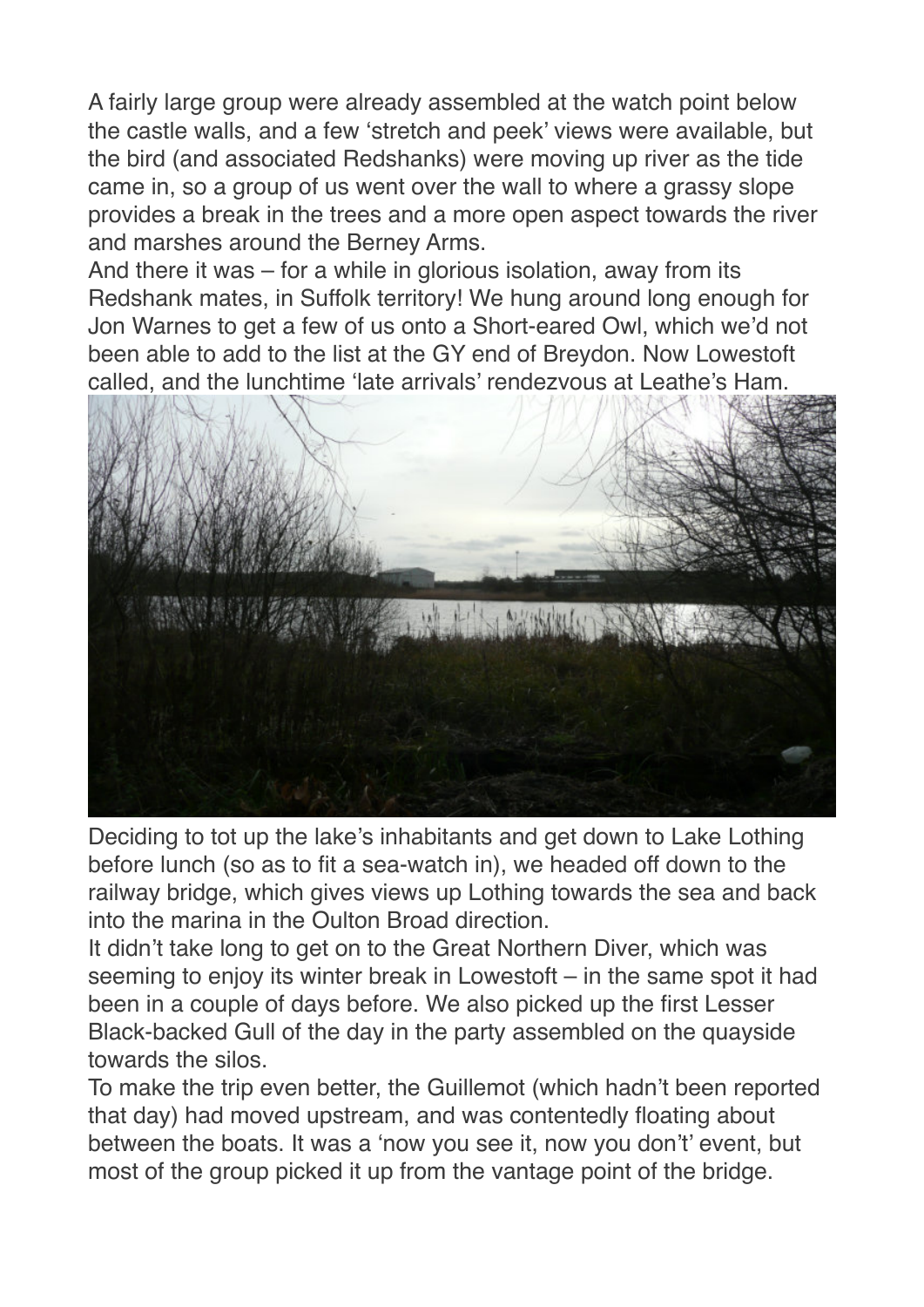



Ooops….

The tide was high now, leaving little mud around Mutford Lock Bridge, so there was no sign of the Common Sandpiper reputed to be spending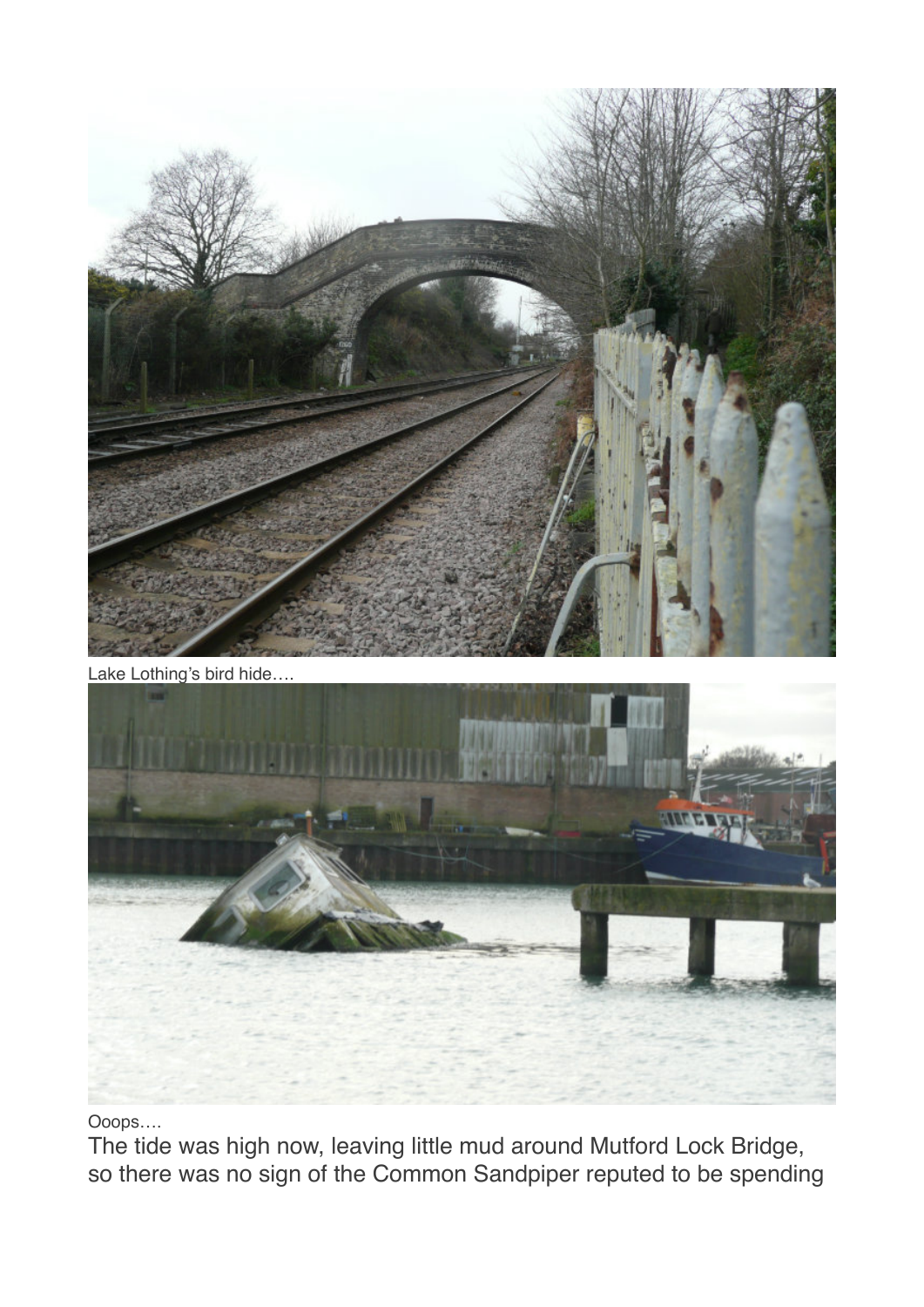some time there. A few Redshank and an excellent Kingfisher flight completed this part of the day.

So we picked our way back through the curious blend of boatyards, derelict sheds, piles of rubble and weeds and human rubbish that is the bank of Lake Lothing

Last stop – Ness Point, for Purple Sandpipers and sea-watching. The sandpipers were ridiculously easy; our arrival on the Ness put up a group of Turnstones, leaving 13 braver purps to continue to forage for whatever it was they were finding there.



Purple Sandpiper Point

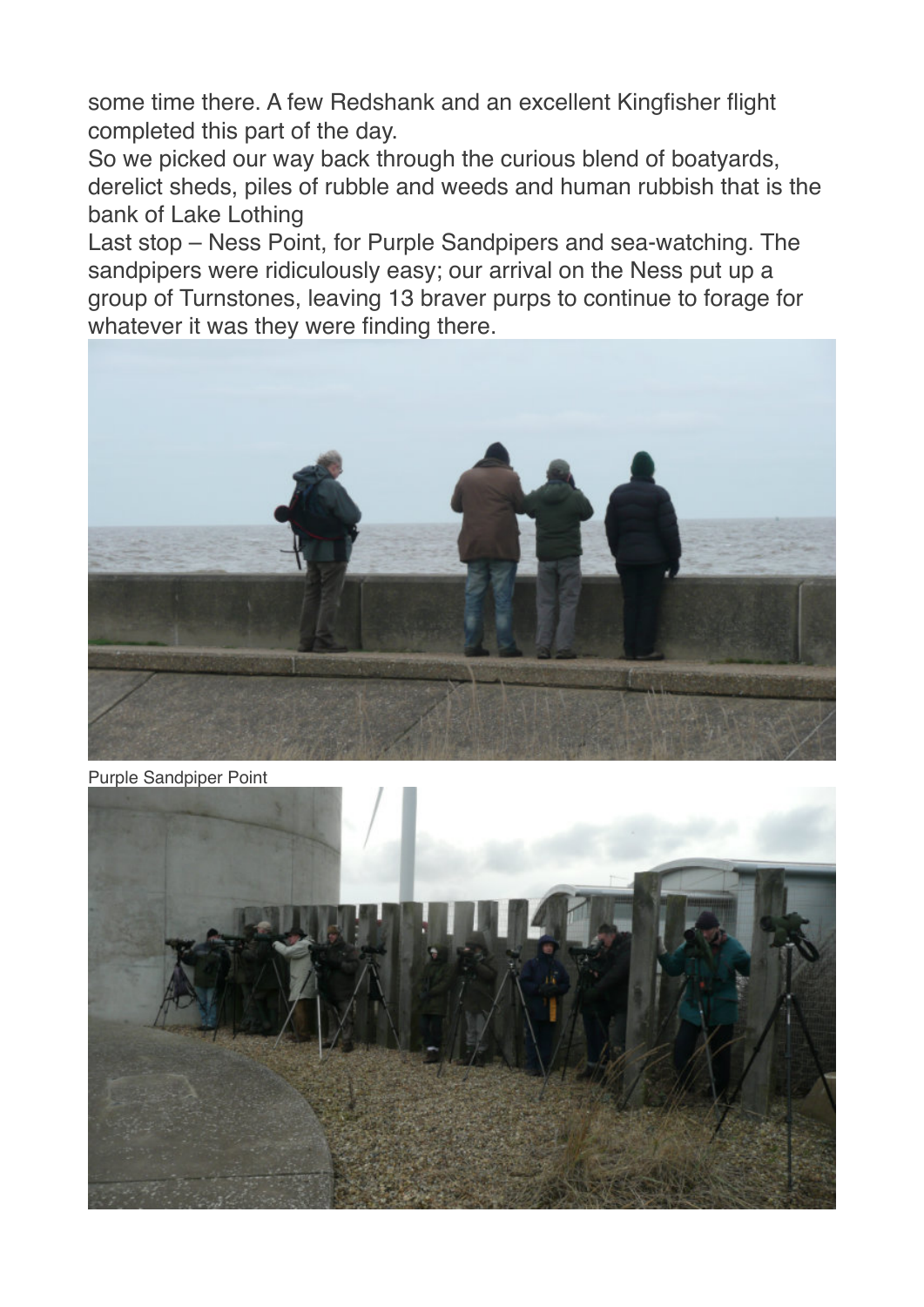Another New Year, another sea-watch

The wind had built up, and the clear skies of the morning were a distant memory as we assembled the WBC Scope Forest under Gulliver, the huge wind turbine which – for some unfathomable reason – was not turning in the strong southerly.

Visibility wasn't great, but we did ok – Brent Geese, Red-throated Diver, Kittiwake, Gannet and the bonus of Little Gull and Eider fell to the notebooks. The party was dwindling now though, as we were treated to a shoreline fly-past by a Shag.

This was the cue to break the group even further, as we tried to discover the roost point, thinking it to be somewhere on Hamilton Dock. Hamilton Road turned up nothing, so we hared round to the South Pier to race the light. Nothing there either. Oh well…..



A message to Steve Piotrowski from the Stanford Arms